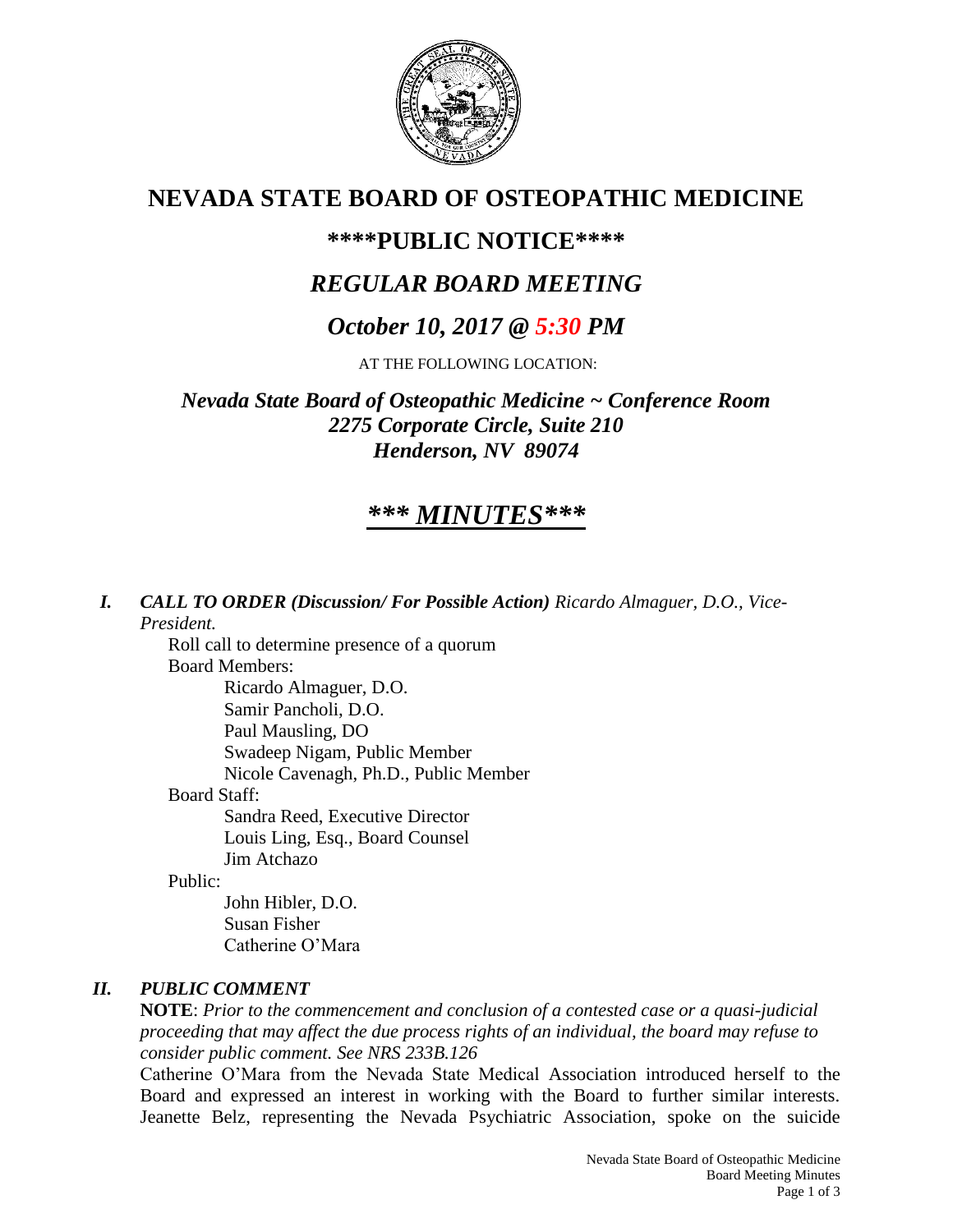prevention CME requirement and provided flyers for upcoming Suicide Prevention topics to be discussed at the Annual Psychopharmacology Update courses in February 2017.

*III. APPROVAL OF BOARD MEETING MINUTES FROM SEPTEMBER 12, 2017 (Discussion/For Possible Action) Ricardo Almaguer, D.O., Vice-President* Swadeep Nigam made a motion to approve the open and closed minutes from September 12, 2017; seconded by Dr. Nicole Cavenagh. There being no discussion, the minutes were approved by the Board.

### *IV. CONSENT AGENDA TO GRANT LICENSURE FOR OSTEOPATHIC PHYSICIANS & PHYSICIAN ASSISTANTS (Discussion/ For Possible Action) Ricardo Almaguer, D.O., Vice-President*

*Under this item the Board may consider the recommendations of the Executive Director and/or President/Vice President to grant licensure to the below listed applicants. The Board may remove any applicant's name from the consent motion, but may not discuss the contents of the application for licensure without the applicant present following proper notice pursuant to the open meeting law.* 

*Consent agenda to grant FULL LICENSURE to the following applicants:*

| <b>Osteopathic Physician Name</b> | <b>Specialty</b>         |
|-----------------------------------|--------------------------|
| <i>Jeffrey Hsu, D.O.</i>          | <b>Internal Medicine</b> |
| Katherine Messner, D.O.           | Pathology                |

*Special Licenses NRS.633.411:*

*Joshua Hockett, D.O. UNLVSOM – Orthopedic Surgery Hunter Hsu, D.O. UNLVSOM – Orthopedic Surgery*

There was a motion to approve full licensure by Dr. Cavenagh; seconded by Dr. Paul Mausling. There being no discussion, the Board approved granting full licensure.

*V. +CONSIDERATION OF APPLICATION FOR FULL LICENSURE FOR OSTEOPATHIC PHYSICIAN JOHN HIBLER, D.O.(personal appearance), (Discussion/For Possible Action) (NOTE: The Board may go into closed session pursuant to NRS 241.030 to move to a closed session because the discussion may involve this applicant's character, alleged misconduct, professional competence, or similar items). Ricardo Almaguer, D.O., Vice-President* 

Dr. Hibler opted for an open session. Dr. Hibler explained that he failed to state a driving under the influence arrest when applying for a license in Ohio. He was disciplined for it, but currently is fully licensed in California and Ohio without restrictions. Mr. Nigam asked Dr. Hibler to expand on the matter. Dr. Hibler described the discipline and added that he received a written letter of reprimand in California for the matter in Ohio. Dr. Hibler stated that he has learned his lesson. Dr. Cavenagh motioned to approve the license; seconded by Mr. Nigam, and approved by the Board.

#### *VI. PUBLIC WORKSHOP: DISCUSSION/CONSIDERATION/POTENTIAL ACTION REGARDING PROPOSED REGULATORY LANGUAGE RELATING TO MANDATORY CONTINUING MEDICAL EDUCATION REQUIRED BY THE 2017 LEGISLATURE. (Discussion/For Possible Action), Ricardo Almaguer, D.O., Vice-President*

Mr. Louis Ling explained the process of passing regulations. He explained the currently introduced proposed regulation before the Board, which regulates the continuing medical